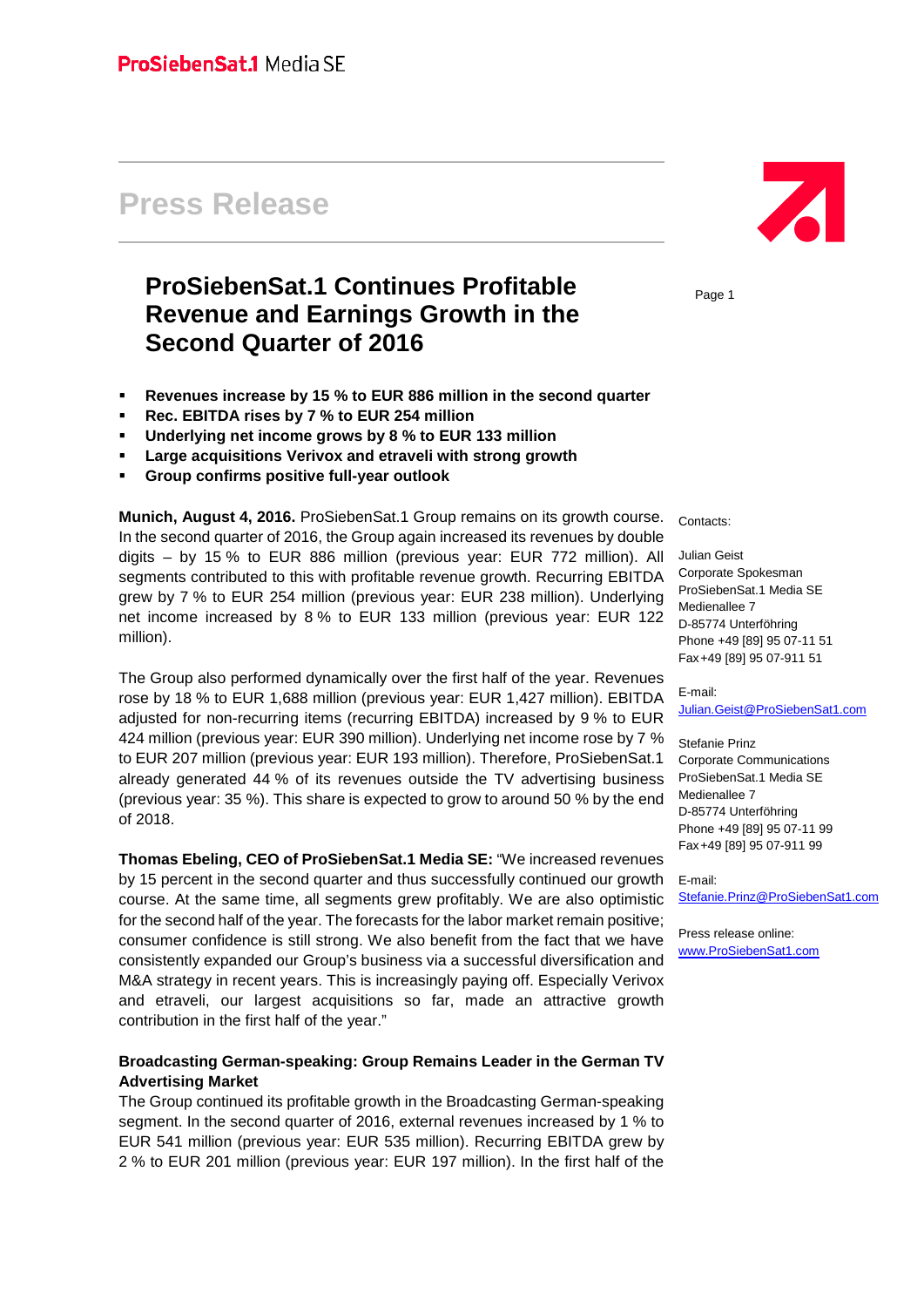

year, external revenues rose by 3 % to EUR 1,034 million (previous year: EUR  $P_{\text{a}ae 2 of 6}$ 1,005 million). Recurring EBITDA likewise moved up by 3 % to EUR 332 million (previous year: EUR 323 million).

The first half of the year was characterized by seasonal effects such as the early Easter date and the European soccer championship. In this environment, ProSiebenSat.1 Group achieved an audience share of 28.0 % with its German stations in the first half of the year (previous year: 29.3 %). With a gross share of 42.4 % (previous year: 44.0 %), the Group also retained its lead in the TV advertising market. At the same time, the distribution business again saw substantial growth: The number of HD subscribers rose to 6.7 million by June 30, 2016 (previous year: 5.7 million). By 2018, the Group expects an increase to around 9 million HD subscribers.

#### **Digital & Adjacent: Revenues and Earnings Grow by Double Digits**

The Group continued to post dynamic growth in the Digital & Adjacent segment in both periods. In the second quarter of 2016, external revenues increased by 43 % to EUR 263 million (previous year: EUR 184 million). Recurring EBITDA rose by 15 % to EUR 43 million (previous year: EUR 37 million). Over the first half of the year, revenues grew by 57 % to EUR 504 million (previous year: EUR 322 million). Recurring EBITDA increased by 21 % to EUR 78 million (previous year: EUR 64 million).

The Ventures & Commerce business was the strongest revenue driver both in the second quarter of 2016 and over the first half of the year. The acquisition of the commerce platforms etraveli and Verivox as well as of the multi-channel network CDS (now Studio71), which is part of the Digital Entertainment unit, resulted in large consolidation effects. At the same time, the investments accelerated their growth within the Group after being purchased. etraveli and Verivox have been consolidated since December and August 2015 respectively, CDS since August 2015. The ad-tech business also contributed to the revenue increase. Organic growth was largely driven by the digital entertainment offerings such as the pay-video-on-demand platform maxdome. In contrast, revenues from the Adjacent business and the online games business, which was sold in June 2016, were below the previous year.

In recent weeks, the Group has continued to successfully expand its digital portfolio. ProSiebenSat.1 increased its share in Stylight GmbH to 100 % as of July 1, 2016, strengthening its commerce vertical "Beauty & Accessories". For maxdome, the Group has agreed a cooperation with Deutsche Bahn. At the end of the year, the video-on-demand portal will be integrated into Deutsche Bahn's ICE portal as exclusive partner, offering travelers attractive entertainment with series and films. This will significantly increase maxdome's reach as around 80 million people in Germany travel with the ICE trains every year.

# **Content Production & Global Sales: US Business Drives Red Arrow's Strong Revenue and Earnings Performance**

The Group is also continuing its extraordinarily positive development in the Content Production & Global Sales segment. In the second quarter of 2016,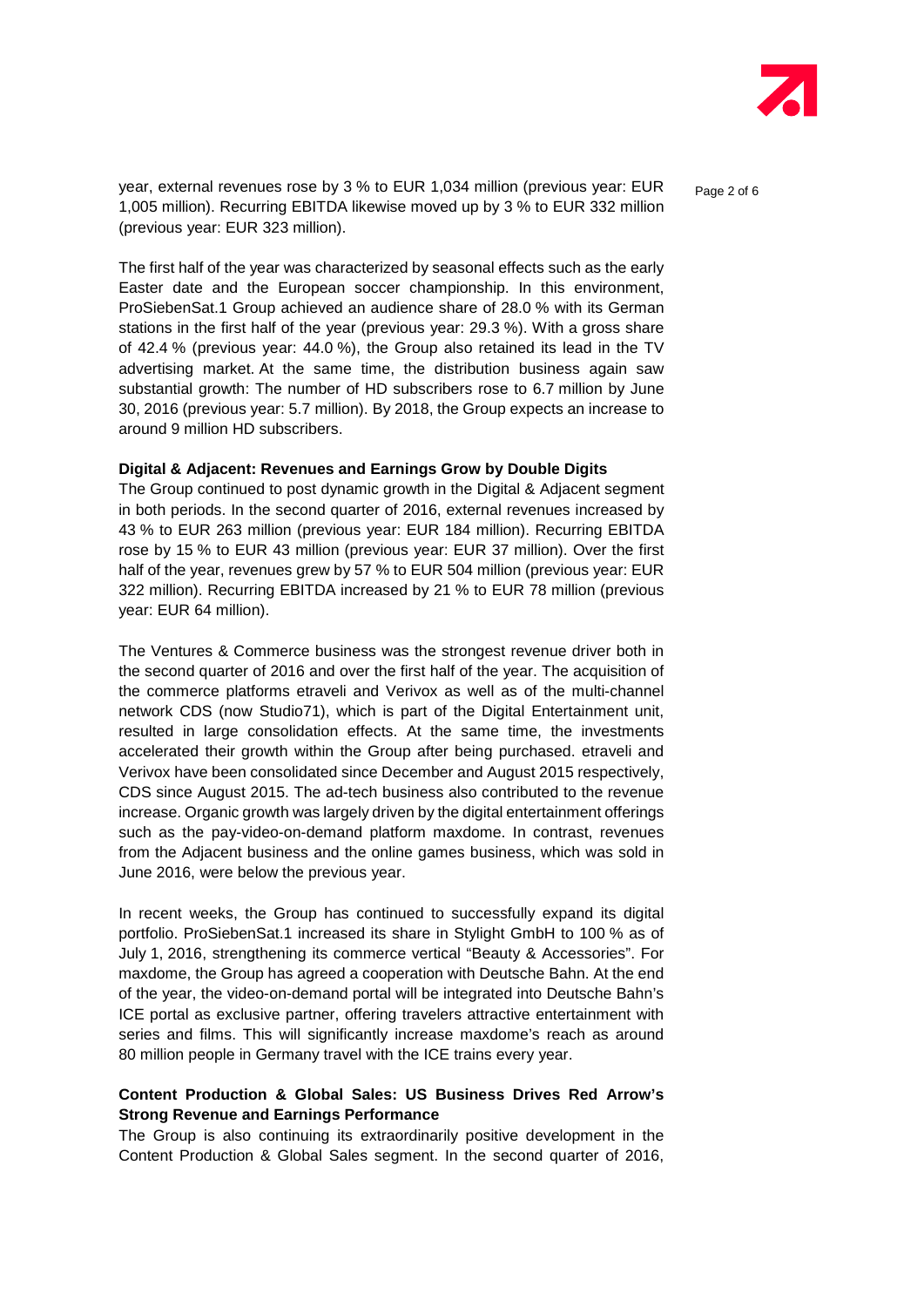

external revenues increased by 42 % to EUR 77 million (previous year: EUR 54  $P_{\text{a}ae 3 of 6}$ million). Recurring EBITDA rose to EUR 10 million (previous year: EUR 4 million). The segment also posted high growth rates over the first half of the year. External revenues grew by 40 % to EUR 140 million (previous year: EUR 100 million). Recurring EBITDA increased to EUR 16 million (previous year: EUR 5 million). Red Arrow thus also made a contribution to the Group's positive earnings performance.

The organic growth continues to be based on Red Arrow Entertainment Group's successful US production business and international program sales such as "Kiss Bang Love", "Married at First Sight" and "Cleverman". At the same time, the Group benefited from further acquisitions. In addition to the initial consolidation of the US company Karga Seven Pictures in November 2015, Dorsey Pictures, an entity acquired in January 2016, also contributed to the revenue increase. In July 2016, Red Arrow continued its US expansion with a majority investment in 44 Blue Productions. Red Arrow therefore now holds nine investments in the USA in total.

#### **Financial Result and Adjusted Net Profit for the Period Further Improved**

In the second quarter of 2016, the financial result improved significantly and amounted to minus EUR 10 million (previous year: EUR -20 million). This is due to the development of the other financial result, which amounted to EUR 9 million (previous year: EUR -3 million) and benefited substantially from a positive change in the valuation of financial investments. In contrast, the interest result remained virtually stable in the second quarter of 2016 and amounted to minus EUR 20 million (previous year: EUR -19 million). The net result after taxes and non-controlling interests therefore increased by 16 % to EUR 136 million (previous year: EUR 118 million).

The result from discontinued operations came to minus EUR 42 million (previous year: EUR -1 million) and included tax expenses of EUR 40 million. This is due to an additional tax claim of a former branch in Sweden that the Group settled in the second quarter of 2016. In contrast, underlying net income (consolidated net profit after non-recurring items from continuing operations) grew by 8 % to EUR 133 million (previous year: EUR 122 million). Underlying net income is the relevant figure for calculating the dividend.

#### **Leverage Ratio Remains within Target Range**

Net financial debt amounted to EUR 2,005 million as of June 30, 2016. The yearon-year increase of 13 % or EUR 223 million also reflects the higher investment volume. In the second half of 2015 in particular, ProSiebenSat.1 Group concluded numerous M&A projects and thus successfully expanded its portfolio. The leverage ratio – which is the ratio of net financial debt to recurring EBITDA of the last twelve months – was therefore 2.1 as of June 30, 2016, and thus within the target range of 1.5 to 2.5 (previous year: 2.0).

#### **ProSiebenSat.1 Confirms Positive Full-Year Outlook for 2016**

ProSiebenSat.1 Group is benefiting from a positive macroeconomic environment in its German-speaking markets. The Group is therefore confirming its full-year forecast even after Great Britain's referendum on leaving the EU: The Group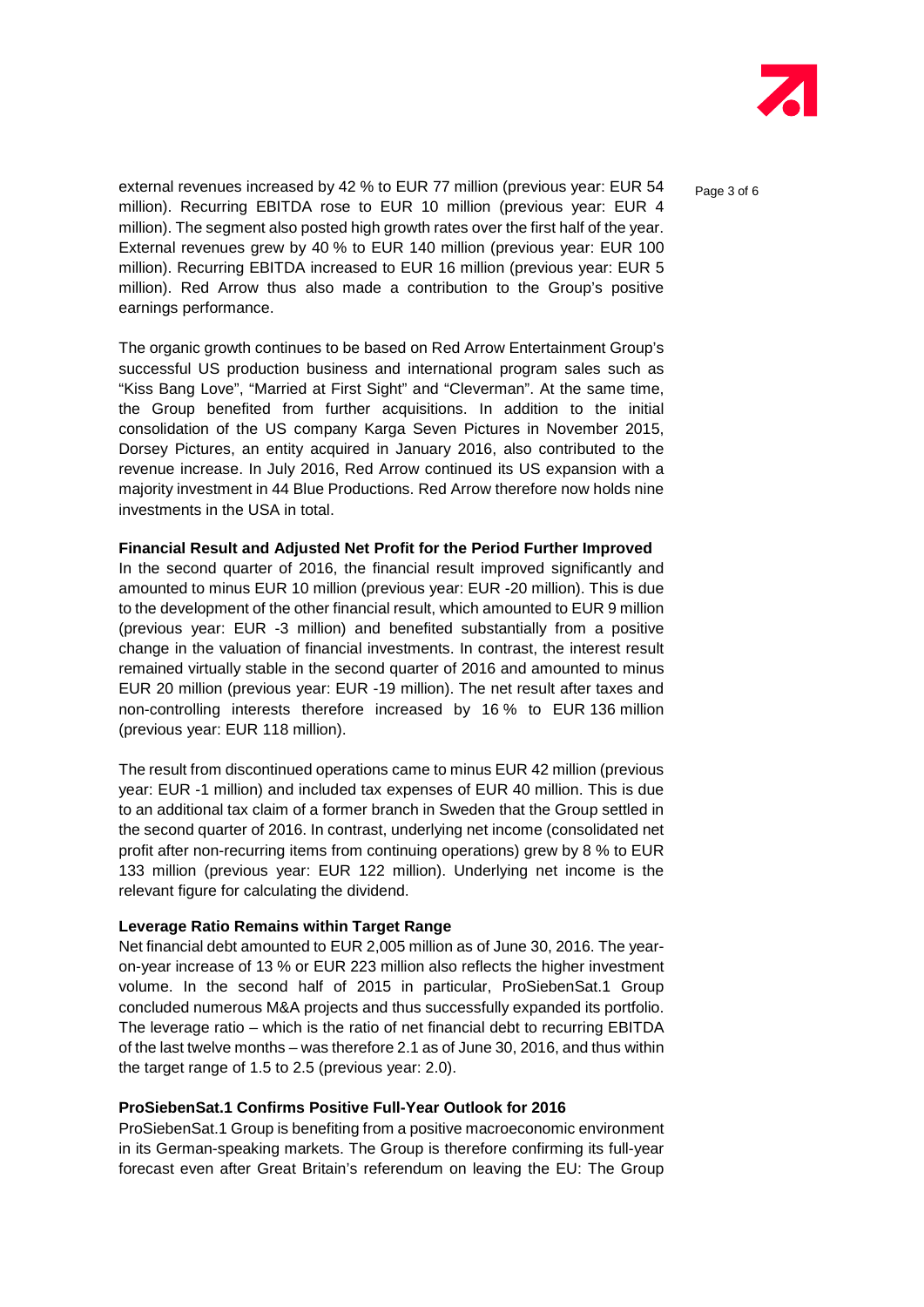

emphasizes its targets for 2016 and expects revenues to increase by more than  $_{\text{Page 4 of 6}}$ 10 %. Recurring EBITDA and underlying net income are expected to exceed the previous year's level. The Company anticipates net growth of 2 % to 3 % for the TV advertising market.

At the same time, ProSiebenSat.1 Group expects its growth areas to further develop dynamically as a result of its high TV reach and the consistent integration within the Group. The Company also remains on schedule for realizing its medium-term growth targets. By the end of 2018, ProSiebenSat.1 intends to increase revenues by EUR 1.85 billion compared to 2012 to a total of EUR 4.2 billion. As of June 30, 2016, the Group had already achieved 63 % of this target.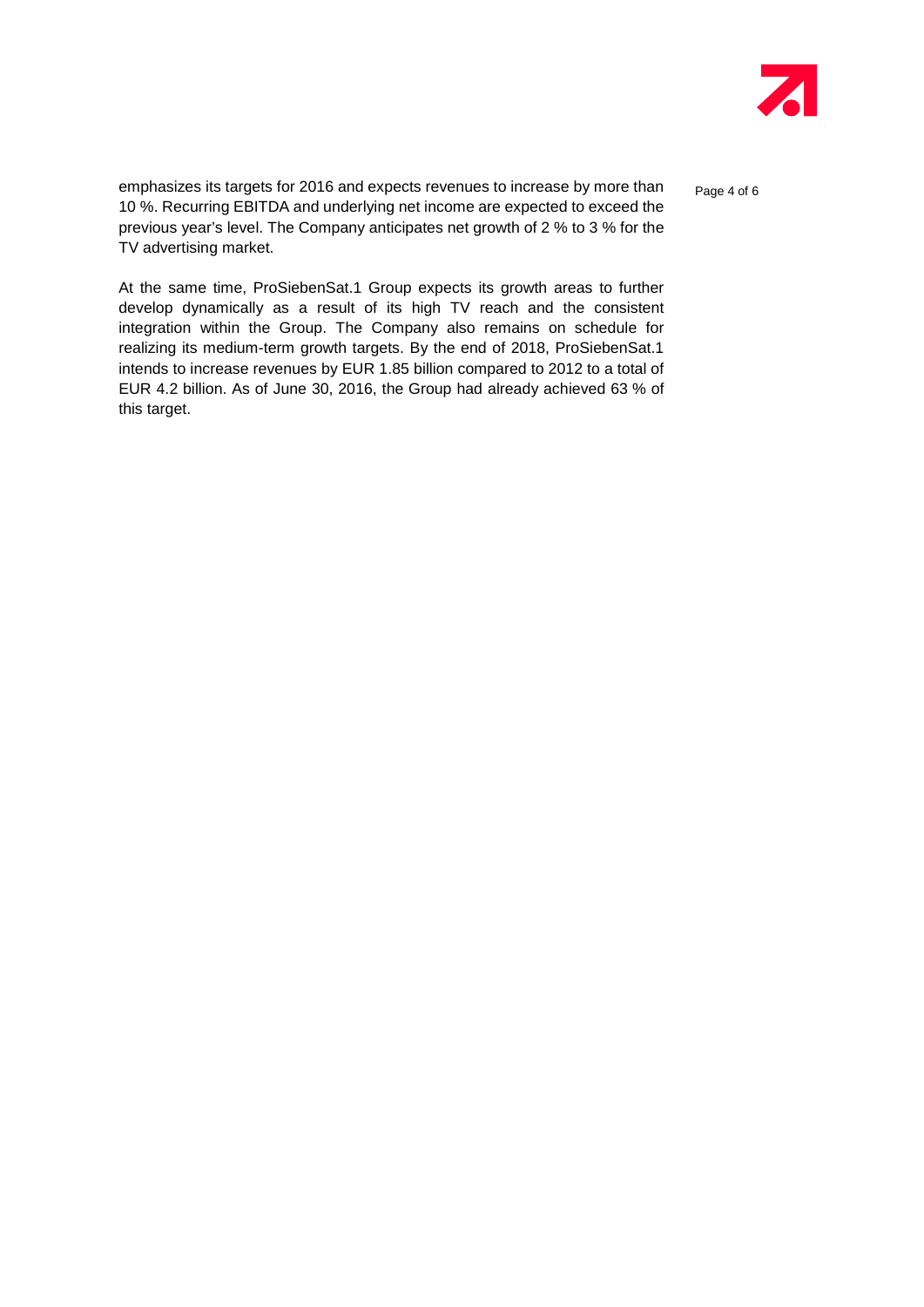

# Key Figures of ProSiebenSat.1 Group on the Basis of Continuing **Page 5 of 6 Operations**

| EUR <sub>m</sub>                                                 | Q2 2016 | Q <sub>2</sub> 2015 | Change in % | H1 2016     | H1 2015      | Change in % |
|------------------------------------------------------------------|---------|---------------------|-------------|-------------|--------------|-------------|
|                                                                  |         |                     |             |             |              |             |
| Consolidated<br>revenues                                         | 886     | 772                 | $+15%$      | 1,688       | 1,427        | $+18%$      |
| <b>Total costs</b>                                               | 688     | 584                 | $+18%$      | 1,371       | 1,125        | $+22%$      |
| Recurring costs <sup>(1)</sup>                                   | 638     | 539                 | $+18%$      | 1,274       | 1,045        | $+22%$      |
| Recurring EBITDA <sup>(2)</sup>                                  | 254     | 238                 | $+7%$       | 424         | 390          | $+9%$       |
| <b>Recurring EBITDA</b><br>margin (in %)                         | 28.7    | 30.8                | $-2.1$ pts  | 25.1        | 27.3         | $-2.2$ pts  |
| <b>EBITDA</b>                                                    | 258     | 226                 | $+14%$      | 420         | 371          | $+13%$      |
| Non-recurring items                                              | 4       | $-12$               |             | $-5$        | $-19$        | $-74%$      |
| <b>EBIT</b>                                                      | 211     | 193                 | +9%         | 333         | 310          | $+8%$       |
| <b>Financial result</b>                                          | $-10$   | $-20$               | $-48%$      | $-34$       | $-48$        | $-30%$      |
| Consolidated net<br>profit (after non-<br>controlling interests) | 136     | 118                 | $+16%$      | 203         | 179          | $+13%$      |
| Underlying net<br>income <sup>(3)</sup>                          | 133     | $122^{(5)}$         | $+8%$       | 207         | $193^{(5)}$  | $+7%$       |
| Basic earnings per<br>share (underlying) (in<br>EUR)             | 0.62    | $0.57^{(5)}$        | $+8%$       | 0.97        | $0.90^{(5)}$ | $+7%$       |
| Cash flow from<br>operating activities                           | 310     | 335                 | $-8%$       | 675         | 685          | $-2%$       |
| Free cash flow                                                   | 0       | 76                  | $-100%$     | $-2$        | 76           |             |
| EUR <sub>m</sub>                                                 |         | Jun. 30, 16         | Dec. 31, 15 | Jun. 30, 15 |              |             |
| Equity                                                           |         | 628                 | 943         | 675         |              |             |
| Equity ratio (in %)                                              |         | 11.8                | 17.8        | 17.4        |              |             |
| Cash and cash equivalents                                        |         | 672                 | 734         |             | 193          |             |

Net financial debt 2,005 1,940 1,782 Leverage<sup>(4)</sup> 2.1 2.0